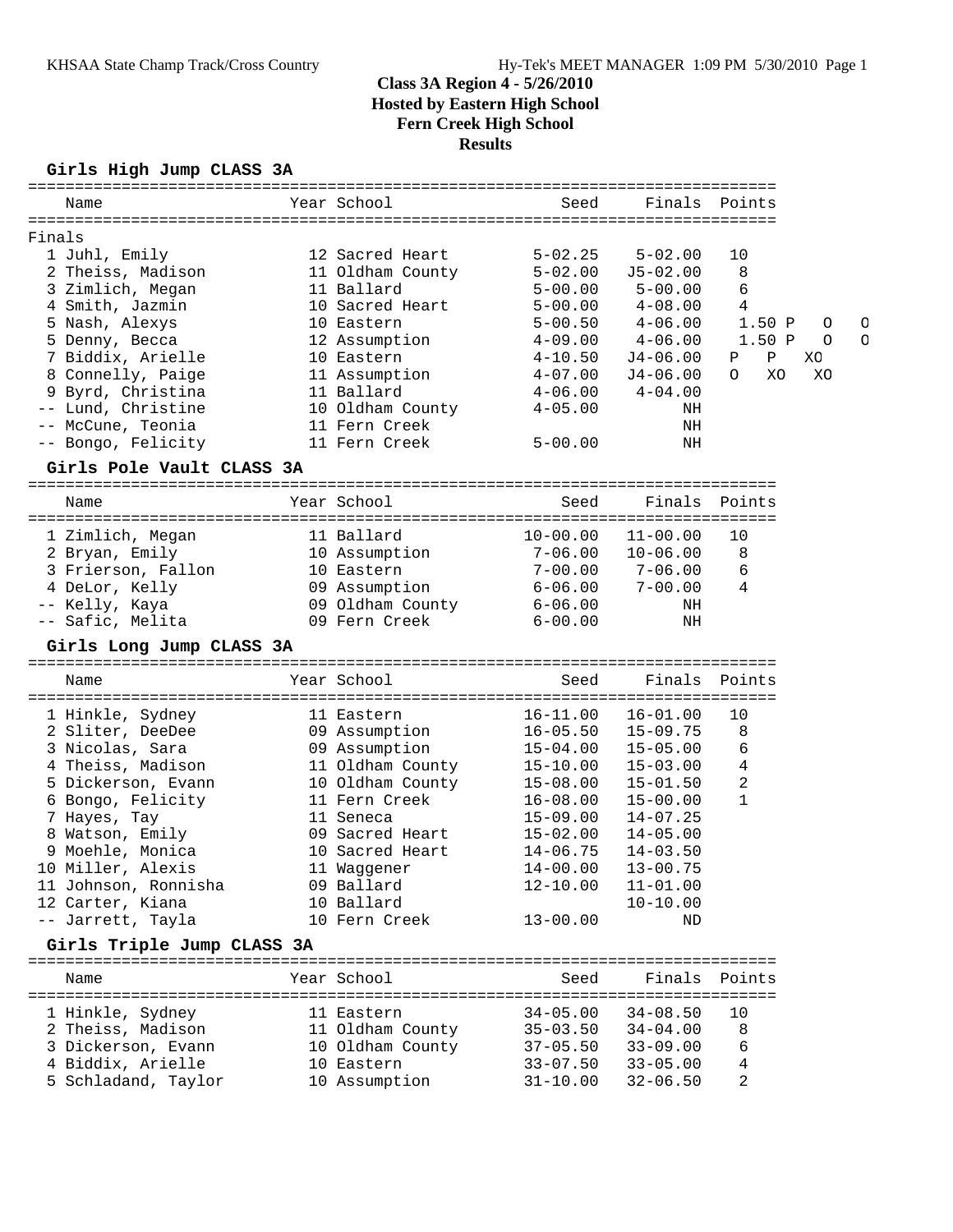#### **....Girls Triple Jump CLASS 3A**

| 7 McCune, Teonia<br>8 Moehle, Monica<br>9 Byrd, Christina<br>10 Brown, Whitney<br>11 Davies, Diamond | 09 Assumption<br>11 Fern Creek<br>10 Sacred Heart<br>11 Ballard<br>09 Fern Creek<br>12 Ballard | $31 - 05.25$<br>$33 - 00.00$<br>$31 - 03.00$<br>$31 - 01.50$<br>$28 - 05.00$ | $32 - 01.00$<br>$31 - 11.00$<br>$31 - 02.50$<br>$30 - 03.00$<br>$28 - 09.00$<br>$28 - 08.00$ | 1              |          |
|------------------------------------------------------------------------------------------------------|------------------------------------------------------------------------------------------------|------------------------------------------------------------------------------|----------------------------------------------------------------------------------------------|----------------|----------|
| Girls Shot Put CLASS 3A                                                                              |                                                                                                |                                                                              |                                                                                              |                |          |
| =============================<br>Name                                                                | Year School                                                                                    | Seed                                                                         | Finals                                                                                       | Points         |          |
| 1 Crawford, Alexis                                                                                   | 12 Eastern                                                                                     | $39 - 03.00$                                                                 | $39 - 03.50$                                                                                 | 10             |          |
| 2 Wells, Cyarra                                                                                      | 12 Ballard                                                                                     | $39 - 05.50$                                                                 | $37 - 02.50$                                                                                 | 8              |          |
| 3 Lannert, Camille                                                                                   | 11 Assumption                                                                                  | $37 - 04.00$                                                                 | $37 - 00.00$                                                                                 | 6              |          |
| 4 Grant, Alexandra                                                                                   | 10 Fern Creek                                                                                  | $34 - 00.00$                                                                 | 34-01.00                                                                                     | 4              |          |
| 5 West, Autumn                                                                                       | 09 Ballard                                                                                     | $29 - 11.00$                                                                 | $29 - 10.00$                                                                                 | 2              |          |
| 6 Maxwell, Courtney                                                                                  | 11 Fern Creek                                                                                  | $28 - 03.00$                                                                 | $29 - 06.50$                                                                                 | 1              |          |
| 7 Stillman, Dominique                                                                                | 10 Oldham County                                                                               | $31 - 04.00$                                                                 | $28 - 03.50$                                                                                 |                |          |
| 8 Ackles, Mallory                                                                                    | 09 Oldham County                                                                               | $26 - 03.00$                                                                 | $25 - 03.50$                                                                                 |                |          |
| 9 Kunz, Maranda                                                                                      | 09 Assumption                                                                                  | $27 - 07.00$                                                                 | $25 - 01.00$                                                                                 |                |          |
| 10 Lindsey, Shauna                                                                                   | 10 Sacred Heart                                                                                | $24 - 00.00$                                                                 | $24 - 10.00$                                                                                 |                |          |
| 11 Kendall, Madelyn                                                                                  | 11 Seneca                                                                                      | $26 - 02.00$                                                                 | $21 - 06.00$                                                                                 |                |          |
| 12 Tipton, Maria                                                                                     | 12 Sacred Heart                                                                                | $23 - 00.00$                                                                 | $20 - 04.00$                                                                                 |                |          |
| Girls Discus Throw CLASS 3A                                                                          |                                                                                                |                                                                              |                                                                                              |                |          |
| Name                                                                                                 | Year School                                                                                    | Seed                                                                         | Finals                                                                                       | Points         |          |
|                                                                                                      |                                                                                                |                                                                              |                                                                                              |                |          |
|                                                                                                      |                                                                                                | 110-07                                                                       | $124 - 09$                                                                                   | 10             |          |
| 1 Lannert, Camille                                                                                   | 11 Assumption                                                                                  | $102 - 03$                                                                   | $102 - 05$                                                                                   | 8              |          |
| 2 Theiss, Madison                                                                                    | 11 Oldham County<br>10 Fern Creek                                                              | 99-11                                                                        | $98 - 05$                                                                                    | 6              |          |
| 3 Grant, Alexandra                                                                                   | 12 Ballard                                                                                     | $98 - 11$                                                                    | 93-11                                                                                        | 4              |          |
| 4 Wells, Cyarra<br>5 Kunz, Maranda                                                                   | 09 Assumption                                                                                  | $91 - 04$                                                                    | $91 - 02$                                                                                    | 2              |          |
| 6 Stillman, Dominique                                                                                | 10 Oldham County                                                                               | $93 - 00$                                                                    | $90 - 09$                                                                                    | $\mathbf{1}$   |          |
| 7 Crawford, Alexis                                                                                   | 12 Eastern                                                                                     | 87-11                                                                        | $80 - 08$                                                                                    |                |          |
| 8 Myers, Madeline                                                                                    | 09 Sacred Heart                                                                                | $72 - 10$                                                                    | 71-11                                                                                        |                |          |
| West, Autumn<br>9                                                                                    | 09 Ballard                                                                                     | $75 - 11$                                                                    | 71-09                                                                                        |                |          |
| 10 Maxwell, Courtney                                                                                 | 11 Fern Creek                                                                                  | $86 - 00$                                                                    | $67 - 08$                                                                                    |                |          |
| Boys High Jump CLASS 3A                                                                              |                                                                                                |                                                                              |                                                                                              |                |          |
| Name                                                                                                 | Year School                                                                                    | Seed                                                                         | Finals                                                                                       | Points         |          |
|                                                                                                      |                                                                                                |                                                                              |                                                                                              |                |          |
| 1 Byrd, Chris                                                                                        | 12 Ballard                                                                                     | $6 - 04.00$                                                                  | $6 - 02.00$                                                                                  | 10             |          |
| 2 Strudwick, Thaiyle                                                                                 | 12 Waggener<br>12 Fern Creek                                                                   | $6 - 00.00$<br>$5 - 08.00$                                                   | $6 - 00.00$                                                                                  | $\,8\,$<br>6   |          |
| 3 Terry, LaPhontae                                                                                   |                                                                                                |                                                                              | $5 - 10.00$                                                                                  | 4              | XO<br>XO |
| 4 Mumphery, Shazzon                                                                                  | 11 Waggener                                                                                    | $5 - 10.00$<br>$5 - 06.00$                                                   | $J5 - 10.00$<br>$5 - 06.00$                                                                  | 2              |          |
| 5 Swan, Bryant                                                                                       | 11 Shelby County<br>11 Southern                                                                |                                                                              | $5 - 04.00$                                                                                  |                |          |
| 6 Malone, Lawerence<br>6 Page, Demarcus                                                              | 09 Trinity                                                                                     | $5 - 08.00$                                                                  | $5 - 04.00$                                                                                  | 0.33O<br>0.33P |          |

 6 Scalf, Jason 10 Oldham County 5-06.00 5-04.00 0.33 O XO 9 Lipscomb, Cha Kale 11 Ballard 5-08.00 J5-04.00 XO XXO

10 Lay, Taylor 10 Shelby County 5-06.00 5-02.00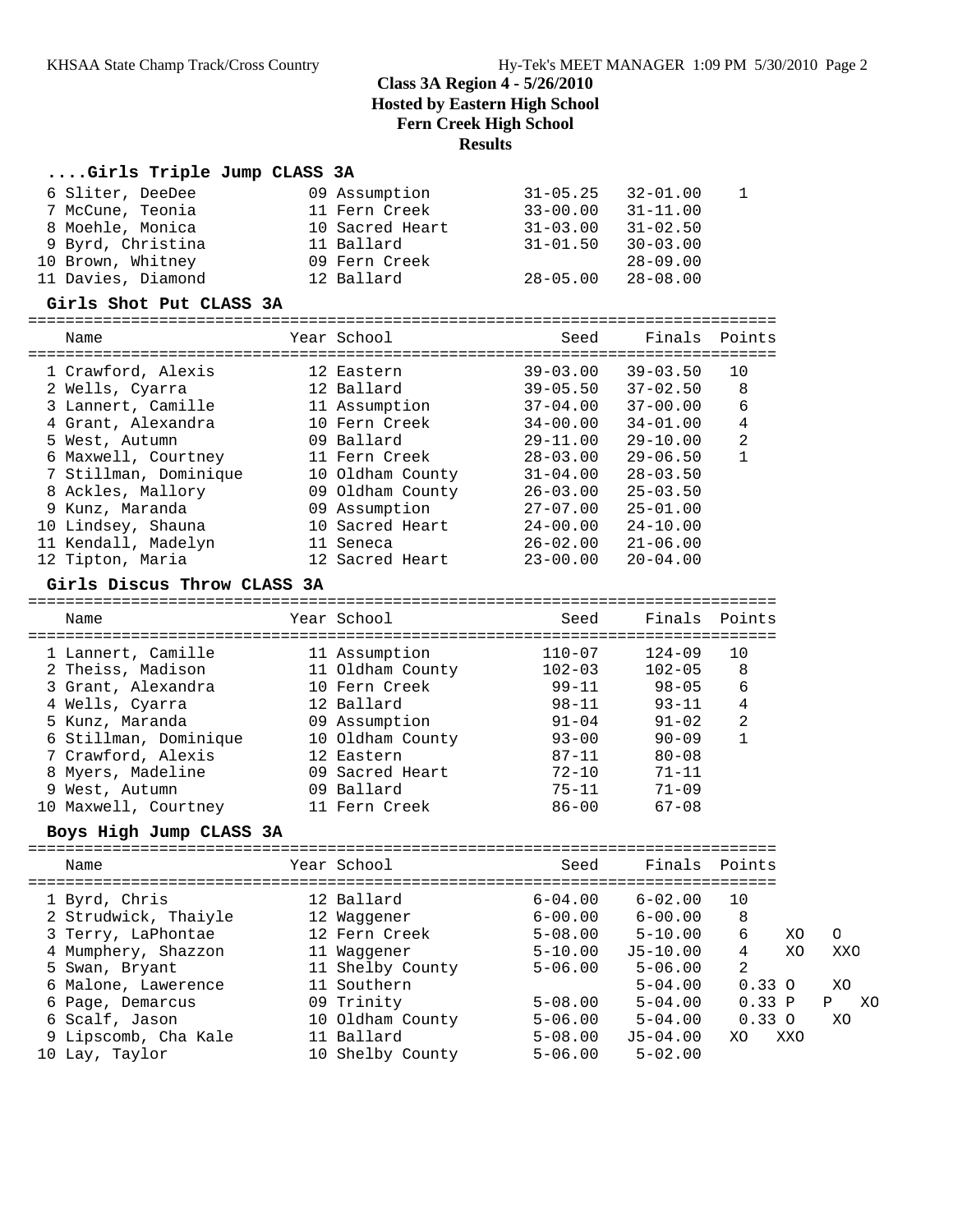#### **Boys Pole Vault CLASS 3A**

| ==============<br>Name                        |  | Year School                              | Seed                         | Finals                       | Points         |  |  |  |  |
|-----------------------------------------------|--|------------------------------------------|------------------------------|------------------------------|----------------|--|--|--|--|
| 1 Carollo, Ben<br>2 Davis, John               |  | 10 Eastern<br>12 Ballard                 | $10 - 00.00$<br>$11 - 00.00$ | $11 - 06.00$<br>$11 - 00.00$ | 10<br>8        |  |  |  |  |
| 3 Brown, Malcolm                              |  | 10 Eastern                               | $8 - 00.00$                  | $10 - 00.00$                 | 6              |  |  |  |  |
| -- Riopell, Ryan                              |  | 11 Oldham County                         | $6 - 06.00$                  | ΝH                           |                |  |  |  |  |
| Boys Long Jump CLASS 3A                       |  |                                          |                              |                              |                |  |  |  |  |
| Name<br>===================================== |  | Year School                              | Seed                         | Finals                       | Points         |  |  |  |  |
| 1 Camp, Andre                                 |  | 11 Ballard                               | $21 - 00.00$                 | $20 - 01.50$                 | 10             |  |  |  |  |
| 2 Daniels, DeAnte                             |  | 12 Fern Creek                            | $19 - 04.50$                 | $19 - 10.50$                 | 8              |  |  |  |  |
| 3 Lay, Taylor                                 |  | 10 Shelby County                         | $19 - 09.50$                 | $19 - 03.50$                 | 6              |  |  |  |  |
| 4 Swan, Bryant                                |  | 11 Shelby County                         | $19 - 11.50$                 | $J19-03.50$                  | 4              |  |  |  |  |
| 5 Alexander, Deontay                          |  | 10 Fern Creek                            | $18 - 06.50$                 | $19 - 02.75$                 | 2              |  |  |  |  |
| 6 Wheat, Chris                                |  | 11 Trinity                               | $18 - 00.00$                 | $19 - 01.50$                 | 1              |  |  |  |  |
| 7 Page, Demarcus                              |  | 09 Trinity                               | $20 - 02.00$                 | $19 - 01.00$                 |                |  |  |  |  |
| 8 Nance, Aaron                                |  | 12 Seneca                                | $20 - 01.00$                 | $18 - 10.00$                 |                |  |  |  |  |
| 9 Wright, Vincent                             |  | 11 Waqqener                              | $19 - 05.00$                 | $18 - 07.00$                 |                |  |  |  |  |
| 10 Mattingly, Joey                            |  | 09 Oldham County                         | $18 - 10.50$                 | $18 - 04.25$                 |                |  |  |  |  |
| 11 Ingram, Tyler                              |  | 12 Oldham County                         | $19 - 00.00$                 | $17 - 05.25$                 |                |  |  |  |  |
| -- Lipscomb, Cha Kale                         |  | 11 Ballard                               | $18 - 06.00$                 | ND                           |                |  |  |  |  |
| Boys Triple Jump CLASS 3A                     |  |                                          |                              |                              |                |  |  |  |  |
| Name                                          |  | Year School                              | Seed                         | Finals                       | Points         |  |  |  |  |
|                                               |  |                                          |                              |                              |                |  |  |  |  |
| 1 Wheat, Chris                                |  | 11 Trinity                               | 38-00.00                     | $42 - 00.00$                 | 10             |  |  |  |  |
| 2 Ingram, Tyler                               |  | 12 Oldham County                         | $40 - 06.00$                 | $41 - 08.50$                 | 8              |  |  |  |  |
| 3 Thompson, Alex                              |  | 12 Fern Creek                            | $43 - 01.00$                 | $41 - 05.50$                 | 6              |  |  |  |  |
| 4 Bailey, Zakk                                |  | 10 Shelby County 40-10.00                |                              | $40 - 06.00$                 | 4              |  |  |  |  |
| 5 Elzy, Tavis                                 |  | 11 Shelby County 43-10.00                |                              | $40 - 01.50$                 | $\overline{c}$ |  |  |  |  |
| 6 Evans, Joseph                               |  | 10 Oldham County                         | $34 - 08.00$                 | $34 - 00.50$                 | 1              |  |  |  |  |
| Boys Shot Put CLASS 3A                        |  |                                          |                              |                              |                |  |  |  |  |
| Name                                          |  | Year School                              | Seed                         | Finals                       | Points         |  |  |  |  |
|                                               |  |                                          |                              |                              |                |  |  |  |  |
| 1 Spencer, Cedric                             |  | 12 Fern Creek                            | $51 - 04.00$                 | $50 - 02.00$                 | 10             |  |  |  |  |
| 2 Holloway, Spencer                           |  | 12 Trinity                               | $49 - 00.00$                 | $47 - 04.00$                 | 8              |  |  |  |  |
| 3 Sims, Dylan                                 |  | 11 Oldham County $43-11.50$ $44-07.50$ 6 |                              |                              |                |  |  |  |  |
| 4 Beitz, RJ                                   |  | 12 Shelby County                         | $40 - 11.50$                 | $41 - 03.50$                 | 4              |  |  |  |  |
| 5 Coles, Desmond                              |  | 11 Southern                              |                              | $38 - 03.50$                 | $\overline{c}$ |  |  |  |  |
| 6 Mann, Kurtis                                |  | 12 Shelby County                         | $40 - 11.00$                 | $J38 - 03.50$                | 1              |  |  |  |  |
| 7 Caudill, Chris                              |  | 09 Oldham County                         | $39 - 07.00$                 | $36 - 11.50$                 |                |  |  |  |  |
| 8 Coffey, Carlos                              |  | 11 Seneca                                | $37 - 03.00$                 | $36 - 01.50$                 |                |  |  |  |  |
| 9 English, Tyler                              |  | 10 Trinity                               | $39 - 02.00$                 | $35 - 04.00$                 |                |  |  |  |  |
| 10 Eckert, Jacob                              |  | 10 Eastern                               | $38 - 02.50$                 | $34 - 04.50$                 |                |  |  |  |  |
| 11 Diaz, Eddie                                |  | 11 Southern                              |                              | $31 - 10.00$                 |                |  |  |  |  |
| 12 Young, Denzel                              |  | 11 Ballard                               |                              | $26 - 04.00$                 |                |  |  |  |  |